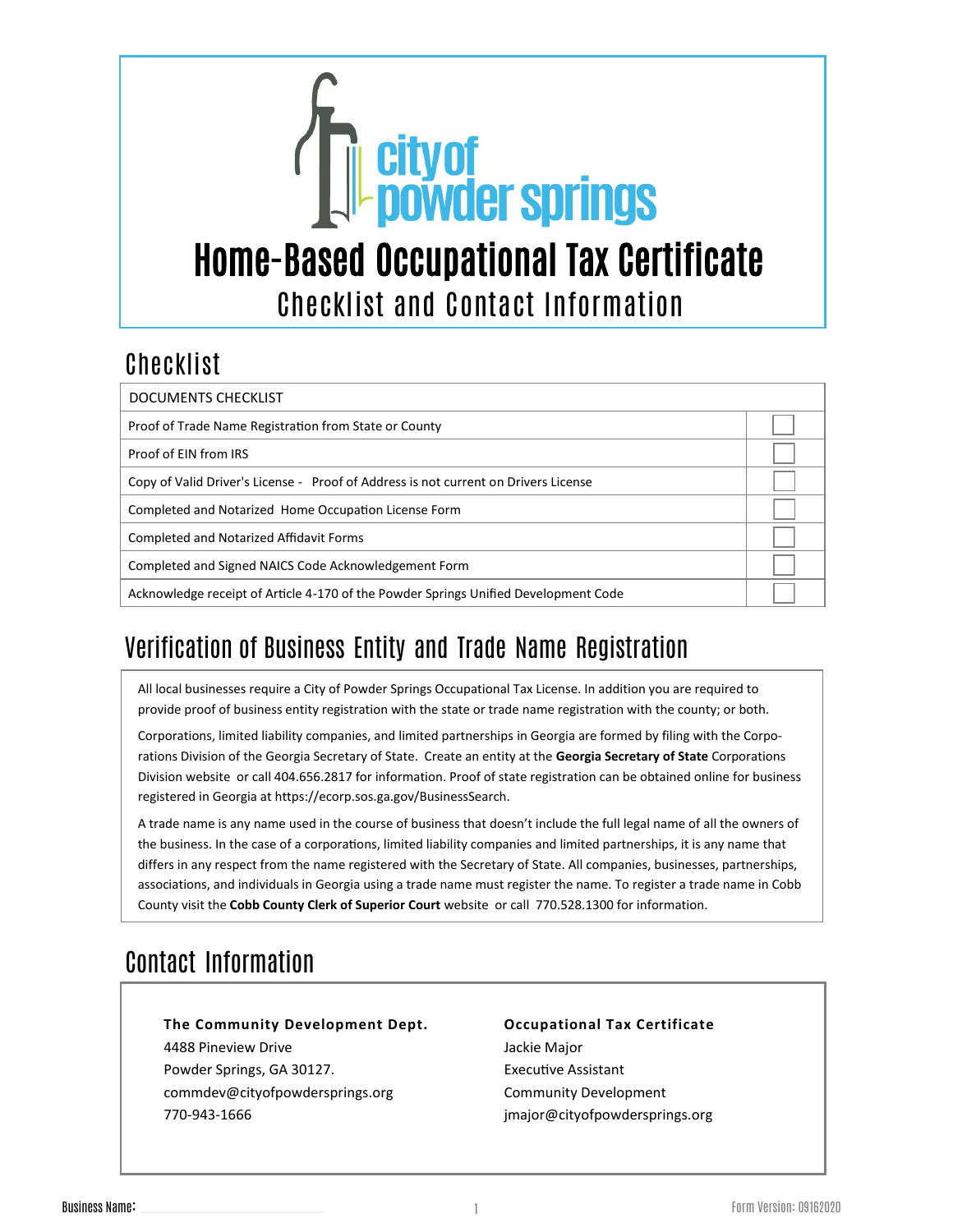

## Business Information

| <b>Business Name</b>                      |                                                                                                                                                                                                                                                                                                                                                                                                                                                                                                                                                                                                                                                                                                                                                                                                                                                                                                      | <b>Business Address</b>    | Powder Springs. GA                    |
|-------------------------------------------|------------------------------------------------------------------------------------------------------------------------------------------------------------------------------------------------------------------------------------------------------------------------------------------------------------------------------------------------------------------------------------------------------------------------------------------------------------------------------------------------------------------------------------------------------------------------------------------------------------------------------------------------------------------------------------------------------------------------------------------------------------------------------------------------------------------------------------------------------------------------------------------------------|----------------------------|---------------------------------------|
| <b>Mailing Address</b>                    | EIN                                                                                                                                                                                                                                                                                                                                                                                                                                                                                                                                                                                                                                                                                                                                                                                                                                                                                                  |                            | <b>State Professional License</b>     |
| <b>Business Phone</b>                     |                                                                                                                                                                                                                                                                                                                                                                                                                                                                                                                                                                                                                                                                                                                                                                                                                                                                                                      | <b>Business Email</b>      |                                       |
| Date of Incorporation                     | Date of Opening in Powder Springs                                                                                                                                                                                                                                                                                                                                                                                                                                                                                                                                                                                                                                                                                                                                                                                                                                                                    | <b>Number of Employees</b> | <b>Estimated Annual Gross Revenue</b> |
| LLC<br><b>Ownership Type</b>              | Corporation<br>Partnership                                                                                                                                                                                                                                                                                                                                                                                                                                                                                                                                                                                                                                                                                                                                                                                                                                                                           | Sole Owner<br>Non-Profit   | Yes<br>No<br><b>Home Based?</b>       |
| Owner's Name                              |                                                                                                                                                                                                                                                                                                                                                                                                                                                                                                                                                                                                                                                                                                                                                                                                                                                                                                      | <b>Owner's Address</b>     |                                       |
| <b>Owner's Phone</b>                      |                                                                                                                                                                                                                                                                                                                                                                                                                                                                                                                                                                                                                                                                                                                                                                                                                                                                                                      | <b>Owner's Email</b>       |                                       |
| <b>Business License Fee</b>               |                                                                                                                                                                                                                                                                                                                                                                                                                                                                                                                                                                                                                                                                                                                                                                                                                                                                                                      |                            |                                       |
| License Fee from schedule                 |                                                                                                                                                                                                                                                                                                                                                                                                                                                                                                                                                                                                                                                                                                                                                                                                                                                                                                      |                            | For City of Powder Springs Use Only   |
| Administrative Fee                        | \$<br>18.00                                                                                                                                                                                                                                                                                                                                                                                                                                                                                                                                                                                                                                                                                                                                                                                                                                                                                          | Fee Received By            |                                       |
| <b>Total Amount Due</b>                   |                                                                                                                                                                                                                                                                                                                                                                                                                                                                                                                                                                                                                                                                                                                                                                                                                                                                                                      | Payment Type               |                                       |
|                                           | Make check payable to: The City of Powder Springs                                                                                                                                                                                                                                                                                                                                                                                                                                                                                                                                                                                                                                                                                                                                                                                                                                                    | Date Received              |                                       |
| Signature                                 |                                                                                                                                                                                                                                                                                                                                                                                                                                                                                                                                                                                                                                                                                                                                                                                                                                                                                                      |                            |                                       |
|                                           | I certify that facts by me are true and correct. I understand any misrepresentation is grounds for automatic dismissal of this application and or revocation of this license and<br>fines. I understand that all signs displayed on the premises must be approved and permitted by the City of Powder Springs. I also understand that my business must operate in<br>compliance with all applicable state, federal and local laws, ordinances, and regulations. The granting of this license or payment of this occupational tax does not waive the<br>rights of any federal, or local entity to regulate and enforce such laws, ordinances, and regulations. In addition, I understand that my business location must conform to all<br>zoning rules and regulations including Section 4-170 of the Unified Development Code of the City of Powder Springs if my business is a home-based business. |                            |                                       |
|                                           |                                                                                                                                                                                                                                                                                                                                                                                                                                                                                                                                                                                                                                                                                                                                                                                                                                                                                                      |                            |                                       |
| Signature of Taxpayer or Authorized Agent | <b>Printed Name</b>                                                                                                                                                                                                                                                                                                                                                                                                                                                                                                                                                                                                                                                                                                                                                                                                                                                                                  |                            | Date                                  |
| <b>State of Georgia, County of Cobb.</b>  |                                                                                                                                                                                                                                                                                                                                                                                                                                                                                                                                                                                                                                                                                                                                                                                                                                                                                                      |                            |                                       |
|                                           |                                                                                                                                                                                                                                                                                                                                                                                                                                                                                                                                                                                                                                                                                                                                                                                                                                                                                                      |                            |                                       |
|                                           |                                                                                                                                                                                                                                                                                                                                                                                                                                                                                                                                                                                                                                                                                                                                                                                                                                                                                                      |                            | NOTARY STAMP                          |
| Signature of Notary Public                | Name of Notary Public                                                                                                                                                                                                                                                                                                                                                                                                                                                                                                                                                                                                                                                                                                                                                                                                                                                                                | My Commission Expires      |                                       |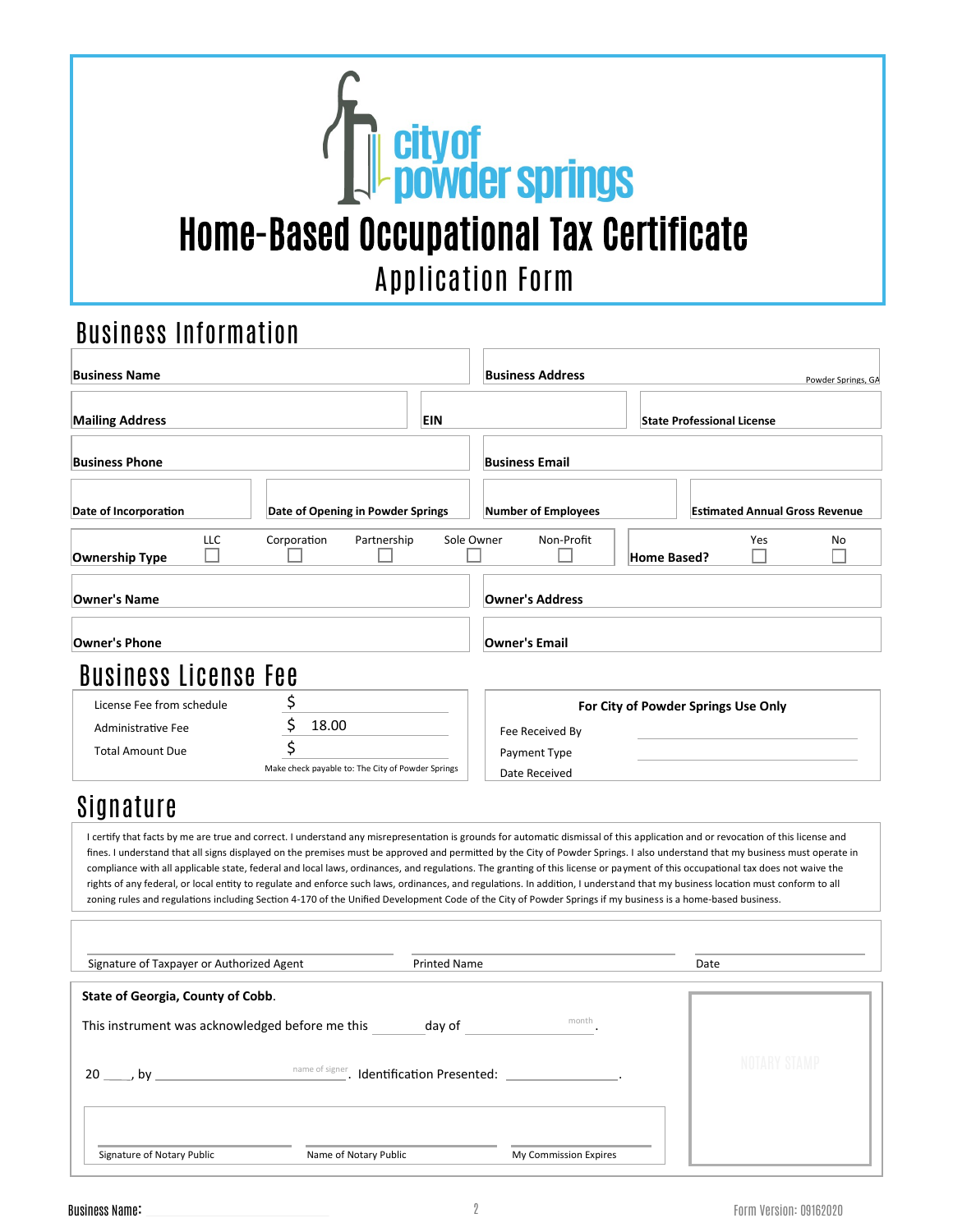

### Affidavit Verifying Status of Benefit Applicant Pursuant to O.C.G.A 50-36-1

| Effective July 1, 2007, every agency providing public benefits through any local program is responsible for determining the immigration status of citizen applicants.                                                                                                                                                                                                                                   |  |  |  |  |
|---------------------------------------------------------------------------------------------------------------------------------------------------------------------------------------------------------------------------------------------------------------------------------------------------------------------------------------------------------------------------------------------------------|--|--|--|--|
| By executing this affidavit under oath, as an applicant for a City of Powder Springs Business License benefit as referenced in O.C.G.A. Section 50-36-1, I am stating the                                                                                                                                                                                                                               |  |  |  |  |
| following with respect to my application for a license or permit or benefit:                                                                                                                                                                                                                                                                                                                            |  |  |  |  |
| I am a United States citizen 18 years of age or older; OR                                                                                                                                                                                                                                                                                                                                               |  |  |  |  |
| I am a legal permanent resident of the United States 18 years of age or older; or I am an otherwise qualified alien or non-immigrant under the<br>Federal Immigration and Nationality Act 18 years of age or older and lawfully present in the United States. AND                                                                                                                                       |  |  |  |  |
| I provided at least one secure and verifiable document, required by O.C.G.A 50-36-1(e)(1) with this affidavit. O.C.G.A. Section 50-36-1(e)(2)<br>requires that aliens and legal permanent residents provide their alien registration number. My alien number issued by the U.S. Department of<br>Homeland Security or other federal immigration agency:<br>The secure and verifiable document provided: |  |  |  |  |
| In making the above representation under oath, I understand that any person who knowingly and willfully makes a false                                                                                                                                                                                                                                                                                   |  |  |  |  |
| representation in an affidavit shall be guilty of a violation of Code Section 16-10-20 of the Official Code of Georgia.                                                                                                                                                                                                                                                                                 |  |  |  |  |
|                                                                                                                                                                                                                                                                                                                                                                                                         |  |  |  |  |
| NOTARY STAMP                                                                                                                                                                                                                                                                                                                                                                                            |  |  |  |  |
| Signature of Applicant<br><b>Printed Name</b><br>Date                                                                                                                                                                                                                                                                                                                                                   |  |  |  |  |
| Subscribed and sworn before me this $\qquad \qquad$ day of $\qquad \qquad$ month. 20 $\qquad$ .                                                                                                                                                                                                                                                                                                         |  |  |  |  |
| Name of Notary Public<br>Signature of Notary Public<br>My Commission Expires                                                                                                                                                                                                                                                                                                                            |  |  |  |  |

#### Private Employer Affidavit Pursuant to O.C.G.A 36-60-6(d)

Effective July 1, 2013, any private company with more than 10 full-time employees, along with every public employer, regardless of its size, must register with the federal E-Verify program to check the legal status of new hires.

By executing this affidavit, the undersigned private employer verifies it's compliance with O.C.G.A. § 36-60-6, **stating affirmatively that the individual, firm or corporation has registered with and utilizes the federal work authorization program commonly known as E-Verify,** or any subsequent replacement program, in accordance with the applicable provisions and deadlines established in O.C.G.A. § 13-10-90. Furthermore, the undersigned private employer hereby attests that its federal work authorization user identification number and date of authorization are as follows:

| Federal Work Authorization User Identification Number                                                                                                                                                                                                                                |                       | Date of Authorization | Name of Employer                                                                                                                                                                 |
|--------------------------------------------------------------------------------------------------------------------------------------------------------------------------------------------------------------------------------------------------------------------------------------|-----------------------|-----------------------|----------------------------------------------------------------------------------------------------------------------------------------------------------------------------------|
| If your business employs less than ten (10) employees, please check this box and sign below.<br>register with and/or utilize the federal work authorization program commonly known as E-Verify.<br>I hereby declare under penalty of perjury that the foregoing is true and correct. |                       |                       | By checking this box and signing this form below you are stating affirmatively that your business employs less than ten (10) employees and that your business is not required to |
| Executed in (City), (State).                                                                                                                                                                                                                                                         |                       |                       |                                                                                                                                                                                  |
| Signature of Applicant                                                                                                                                                                                                                                                               | <b>Printed Name</b>   | Date                  | NOTARY STAMP                                                                                                                                                                     |
|                                                                                                                                                                                                                                                                                      |                       |                       |                                                                                                                                                                                  |
| Signature of Notary Public                                                                                                                                                                                                                                                           | Name of Notary Public | My Commission Expires |                                                                                                                                                                                  |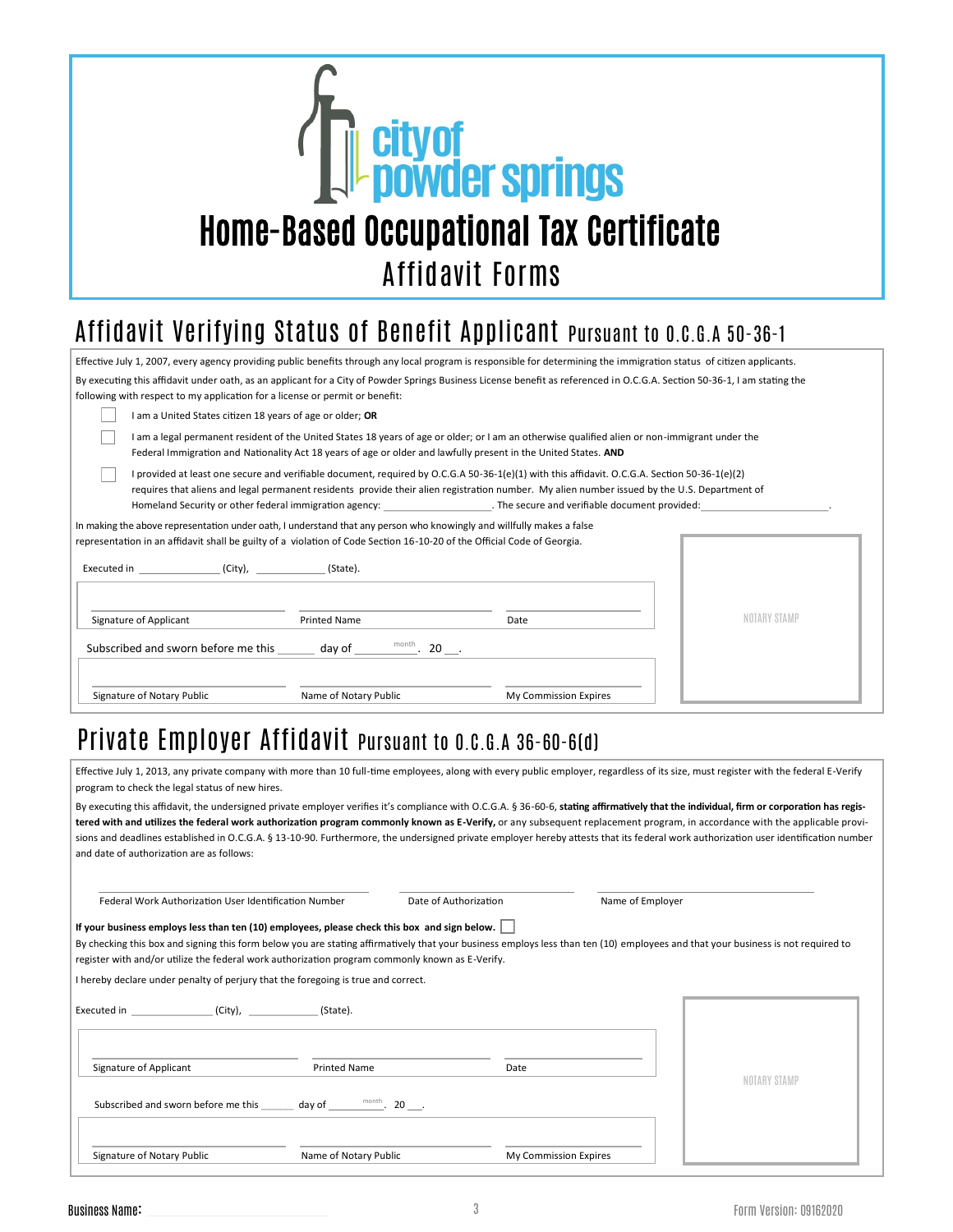

# Home-Based Occupational Tax Certificate Business NAICS Code Acknowledgement Form

## North American Industrial Classification System (NAICS)

The North American Industry Classification System is the standard used by Federal statistical agencies in classifying business establishments for the purpose of collecting, analyzing, and publishing statistical data related to the U.S. business economy.

The U.S. Census Bureau's online NAICS code search tool — https://www.census.gov/naics/. Enter a key word related to your business type in the most recent NAICS search field at the top left of the page. A digital copy of the 2017 NAICS manual is available at census bureau's website.

| <b>Business Name</b>                           | <b>Business Website</b> | <b>Online Sales? YES</b><br><b>NO</b> |
|------------------------------------------------|-------------------------|---------------------------------------|
| <b>Business Address</b>                        | <b>NAICS Code:</b>      | <b>Number of Employees:</b>           |
| Provide a detailed description of the business |                         |                                       |
|                                                |                         |                                       |
|                                                |                         |                                       |
|                                                |                         |                                       |

## City of Powder Springs Official Use only.

| Current Zoning            | Use Permitted<br><b>YES or NO</b> |
|---------------------------|-----------------------------------|
| <b>Zoning Verified By</b> | Date                              |
| <b>Finance Approval</b>   | Date                              |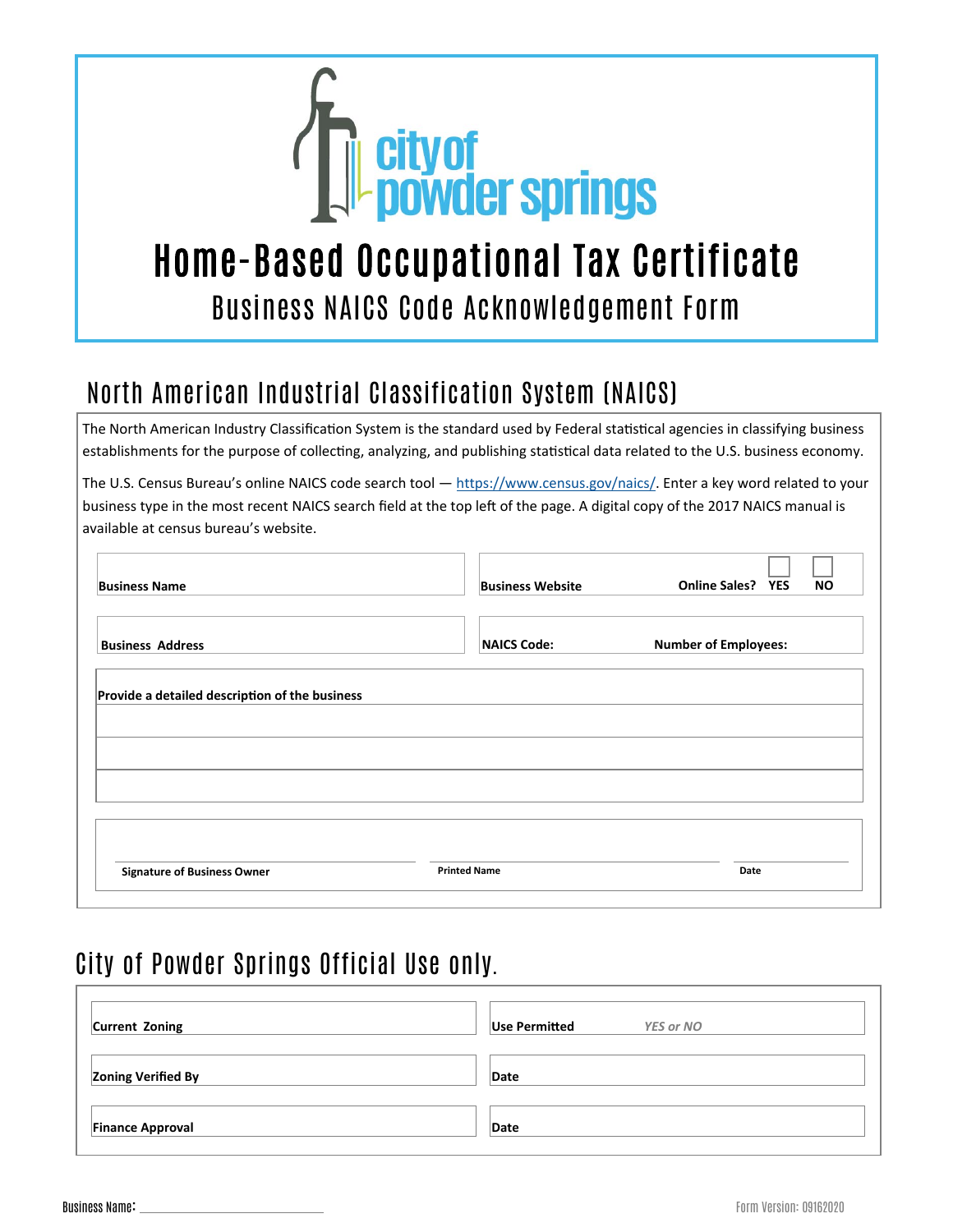

# Home-Based Occupational Tax Certificate Contact Information and Fee Schedule

## Contact Information

**The Community Development Dept.** 4488 Pineview Drive Powder Springs GA 30127. commdev@cityofpowdersprings.org 770-934-1666

#### **Occupational Tax Certificate** Jackie Major Executive Assistant Community Development jmajor@cityofpowdersprings.org

#### CLASS A1 FEE SCHEDULE Class determined by NAICS Code. Add \$18.00 Administration Fee.

| <b>ANNUAL GROSS RECEIPTS</b>              | <b>CLASS A1 FEES</b> | <b>ANNUAL GROSS RECEIPTS</b> |              | <b>CLASS A1 FEES</b> |
|-------------------------------------------|----------------------|------------------------------|--------------|----------------------|
| \$0 to \$99,999                           | \$85.00              | \$3,000,000 to               | \$4,999,999  | \$2,455.00           |
| \$100,000 to \$249,999                    | \$160.00             | \$5,000,000 to               | \$9,999,999  | \$4,455.00           |
| \$250,000 to \$499,999                    | \$280.00             | \$10,000,000 to              | \$19,999,999 | \$6,455.00           |
| \$500,000 to \$749,999                    | \$430.00             | \$20,000,000 to              | \$39,000,000 | \$8,455.00           |
| \$750,000 to \$999,999                    | \$580.00             | \$40,000,000 to              | \$79,000,000 | \$10,455.00          |
| \$1,000,000 to \$2,999,999                | \$1,255.00           | \$80,000,000                 | and above    | \$12,455.00          |
| PLUS \$200 PER MILLION OR PORTION THEREOF |                      |                              |              |                      |

## Class A2 Fee Schedule Class determined by NAICS Code. Add \$18.00 Administration Fee.

| <b>ANNUAL GROSS RECEIPTS</b>              | <b>CLASS A2 FEES</b> | <b>ANNUAL GROSS RECEIPTS</b> |              | <b>CLASS A2 FEES</b> |
|-------------------------------------------|----------------------|------------------------------|--------------|----------------------|
| \$0 to \$99,999                           | \$90.00              | \$3,000,000 to               | \$4,999,999  | \$2,855.00           |
| \$100,000 to \$249,999                    | \$178.00             | \$5,000,000 to               | \$9,999,999  | \$4,855.00           |
| \$250,000 to \$499,999                    | \$318.00             | \$10,000,000 to              | \$19,999,999 | \$6,855.00           |
| \$500,000 to \$749,999                    | \$493.00             | \$20,000,000 to              | \$39,000,000 | \$8,855.00           |
| \$750,000 to \$999,999                    | \$668.00             | \$40,000,000 to              | \$79,000,000 | \$10,855.00          |
| \$1,000,000 to \$2,999,999                | \$1,455.00           | \$80,000,000                 | and above    | \$12,855.00          |
| PLUS \$200 PER MILLION OR PORTION THEREOF |                      |                              |              |                      |